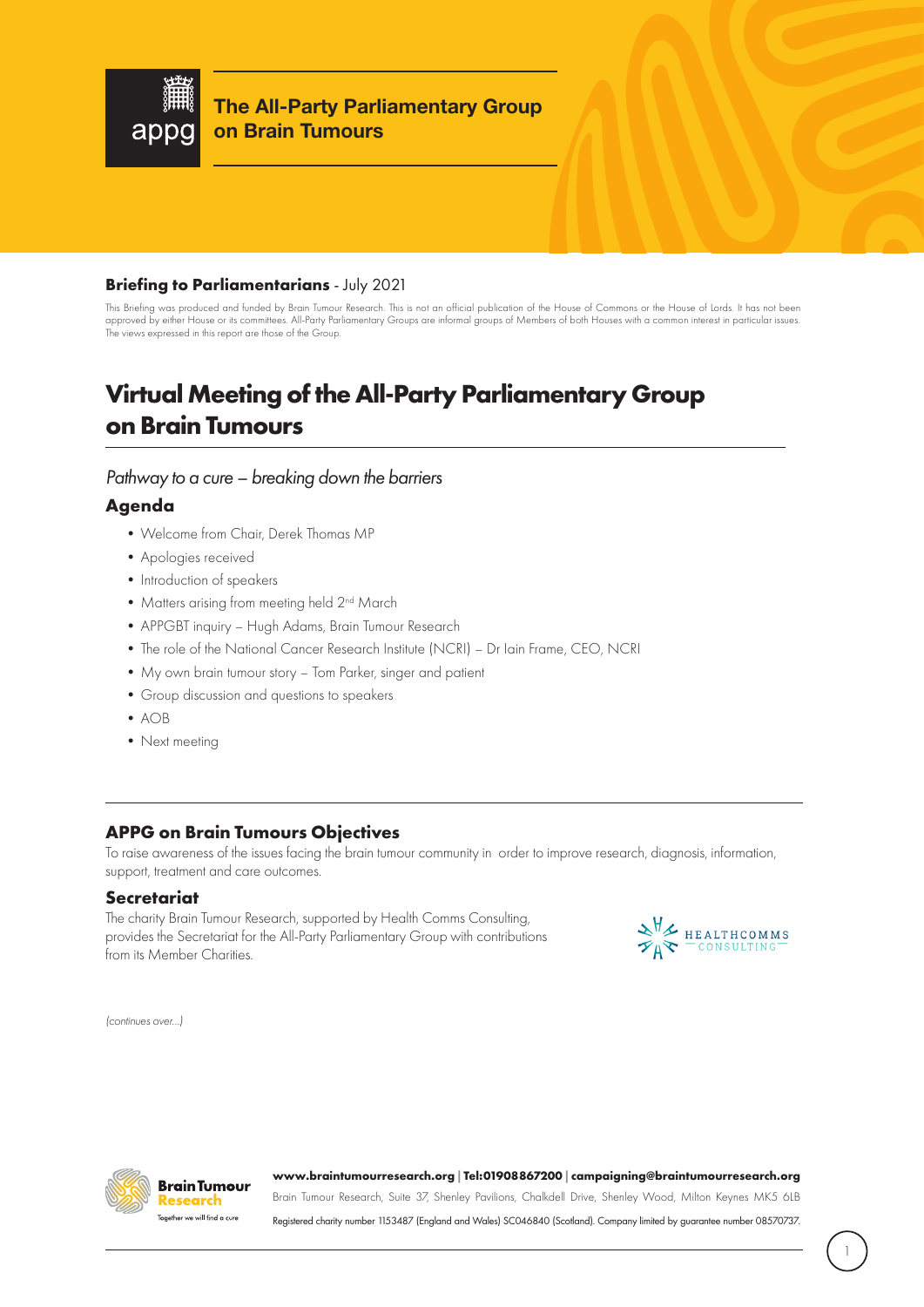# **APPGBT inquiry**

Since the landmark 2016 Petitions committee report into funding for brain tumour research**<sup>1</sup>**, there has been another report into brain tumour research from the Department of Health and Social Care (DHSC)**<sup>2</sup>**, oral evidence sessions from the Petitions Committee**<sup>3</sup>**, a £40 million funding announcement from the National Institute for Health Research (NIHR) and Westminster Hall debates**<sup>4</sup>**. Many Parliamentary Questions have been asked and comments made in debates, but funding issues for vital brain tumour research continue to be raised and barriers continue to be identified.

#### References

- **1.** *https://publications.parliament.uk/pa/cm201516/cmselect/cmpetitions/554/554.pdf*
- **2.** *https://www.gov.uk/government/publications/brain-tumour-research-task-and-finish-working-group-report*
- **3.***https://committees.parliament.uk/oralevidence/2273/pdf/* and *https://committees.parliament.uk/oralevidence/2274/pdf/*
- **4.** *https://hansard.parliament.uk/commons/2020-12-07/debates/5A3AD7FE-2CEB-4B07-896B-FA5D292A07E9/ ChildhoodCancersResearch*

On Tuesday 13<sup>th</sup> July, the APPGBT will launch an inquiry provisionally titled Pathway to a cure – breaking down the barriers with the aim of providing clear recommendations and an action plan to address these barriers.

The inquiry will seek to move from 'talk to action' and focus on solutions rather than problems, whilst acknowledging that the complexity of brain tumours means it continues to be very difficult for researchers to access funds that have been allocated for 'general research' into cancers and that there has been a failure to ring-fence funding for research into brain tumours.

We will find out what researchers still see as barriers to progress and what they would do about it.

The scope of the inquiry will include the roles of the NIHR, UK Research and Innovation (UKRI) and devolved nations' departments of health in providing financial support and structural underpinning. Challenges will be made as to why brain tumours continue to be given a lack of priority when it comes to funding allocation and why there is a lack of representation of brain tumour experts when such applications are being considered. Is it still true that too many grant-making bodies will only fund 'no-risk' applications where they can be guaranteed a successful outcome, leading to a lack of innovation in some institutions? Is there still an insistence on lots of 'pilot data' before agreeing to fund any research, when the data is not available? What can be done to change a lack of flexibility within funding streams to fund research outside of narrow priorities and a bias towards the Russell Group of Universities which leads to a lack of recognition and prejudice against other Universities for their research, being regarded as not having the same level of prestige?

We will identify where progress has been made post the 2016 report and where it hasn't.

Other areas for consideration alongside the funding for early-stage research will be the quality and size of the workforce, the opportunities presented by the repurposing of drugs and novel drug delivery, access to clinical trials, and the current scientific and research landscape.

What most certainly hasn't changed in the time elapsed since the Petitions Committee report of 2016 is that brain tumours remain the biggest cancer killer of children and adults under the age of 40. This is a situation the APPGBT is not prepared to tolerate and the inquiry is announced to aid in the development of a pathway to a cure.

The format of the inquiry will be two evidence sessions per term for the duration of the 2021/22 parliament, meaning six sessions in all ending summer 2022. We will cast the net wide for written evidence to ensure completeness, with invitations for key stakeholders being given to provide oral evidence to the panel. The inquiry report will be written during Autumn 2022 and released early 2023.

The inquiry panel will be comprised of:

- Derek Thomas MP (Chair)
- •Three elected representatives who are supporters of the APPGBT
- •Sue Farrington Smith MBE Brain Tumour Research Chief Executive
- Representative from another brain tumour research funding charity
- A senior clinician or scientist
- •An industry representative
- •An academic from an allied neuroscience

*(continues over...)*